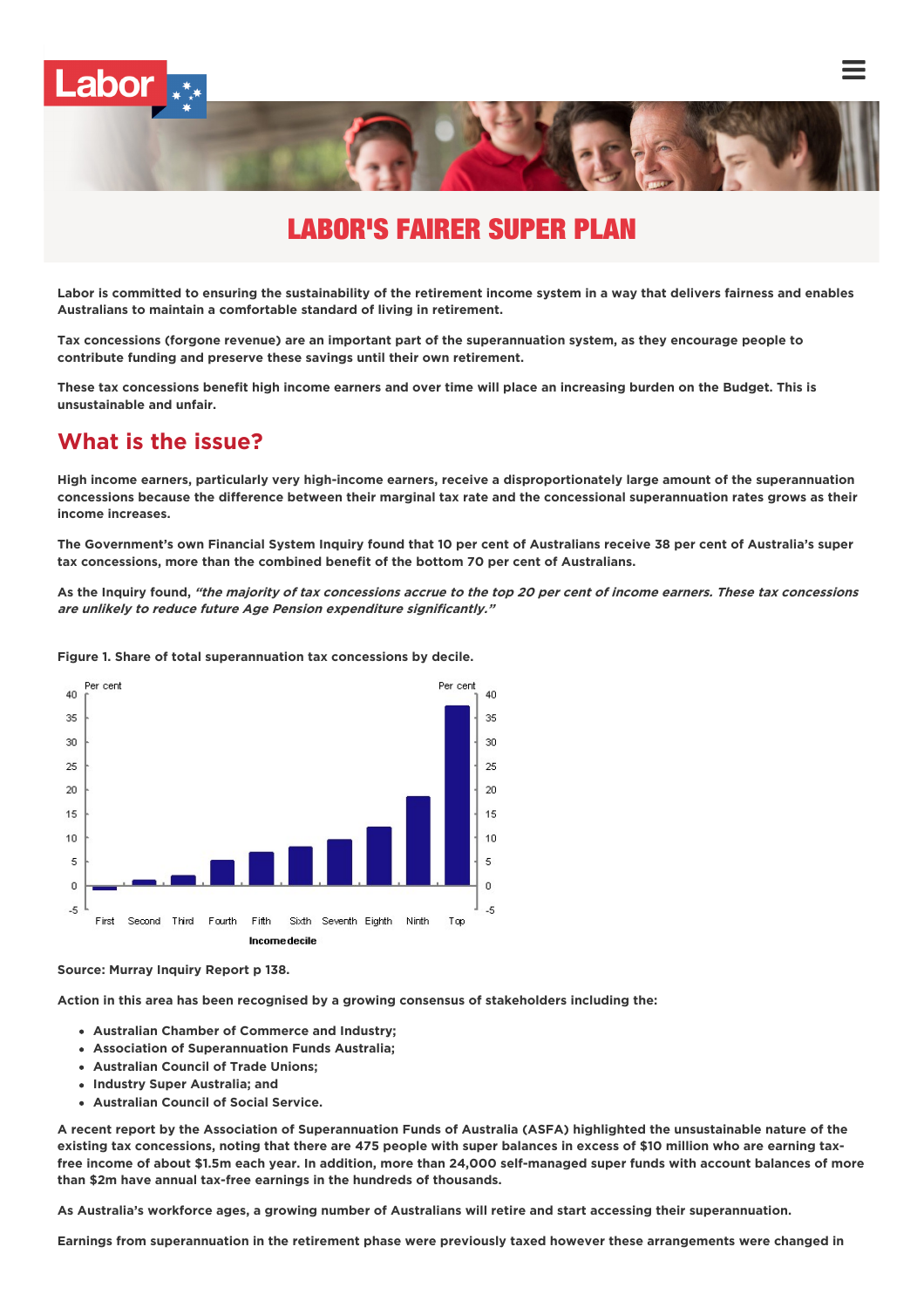#### **2006.**

Superannuation earnings in the retirement phase are currently tax free, an arrangement that has lead to significant growth in **the size of superannuation earnings concessions.**

The cost to the taxpayer of superannuation earnings tax concessions (or forgone Budget revenue) will almost double over the next four vears from \$11.8 billion in 2014-15 to \$22.4 billion in 2017-18, and continue to grow at a rate that is unsustainable.

| Table 1. Growth in foregone budget revenue from superannuation tax concessions |                            |        |                |               |
|--------------------------------------------------------------------------------|----------------------------|--------|----------------|---------------|
| Year                                                                           | <b>Contributions (\$m)</b> | Growth | Earnings (\$m) | <b>Growth</b> |
| 2014-15                                                                        | \$15,550                   |        | \$11,750       |               |
| 2015-16                                                                        | \$16,450                   | 5.8%   | \$13,700       | 16.6%         |
| 2016-17                                                                        | \$17,150                   | 4.3%   | \$18,250       | 33.2%         |
| 2017-18                                                                        | \$18,100                   | 5.5%   | \$22,450       | 23.0%         |

### **What is Labor's plan?**

Labor's plan is to put the retirement income system on a sustainable footing by targeting superannuation tax concessions to **those that need them the most.**

#### **1. Reforming the tax exemption for earnings on superannuation balances that exceed \$1.5 million**

The tax-free status of all superannuation earnings is disproportionally beneficial to high income earners and is unsustainable.

Labor will better target the tax concession for earnings on superannuation assets supporting retirement income streams. This **measure will only apply to those in retirement.**

The proposed measure would reduce the tax-free concession available to people with annual superannuation incomes from earnings of more than \$75,000. From 1 July 2017, future earnings on assets supporting income streams will be tax-free up to \$75,000 a year for each individual. Earnings above the \$75,000 threshold will attract the same concessional rate of 15 per **cent that applies to earnings in the accumulation phase.**

**This measure will affect approximately 60,000 superannuation account holders with superannuation balances in excess of \$1.5 million.**

Importantly, the policy settings mean that this reform will not impact full or part aged pension as the basic income test for the aged pension (singles and partnered) is under the \$75,000 threshold. Under the proposal, capital gains will be grandfathered.

To ensure that similar concessions are reduced for defined benefit superannuation schemes, Labor will also remove the 10% **tax offset for defined benefit income above \$75,000, estimated to effect approximately 9,500 account holders.**

#### **Example 1. Doug**

Doug is 63 years old, retired and he has \$800,000 in super. Doug's super is in its pension phase where earnings are taxfree. Last year Doug's super earned \$40,000 (at a rate of 5 per cent) which he has taken as income. Doug is entitled to a **part pension.**

**Under Labor's proposed policy Doug will not see any changes.**

#### **Example 2. Susie**

Susie is also 63 years old, retired and she has \$1.8m in super. Susie's super is in its pension phase where earnings are tax free. Last year Susie's super earned of \$90,000 (at a rate of 5 per cent) which she has taken as income. Susie earns too **much to be entitled to a part pension.**

Under Labor's proposed policy, Susie will pay 15 per cent tax on earnings over \$75,000. . Susie continues to earn \$75,000 tax free, but will face a concessional 15 per cent rate on the remaining \$15,000. This equates to \$2250, and **after tax earnings of \$87,750.**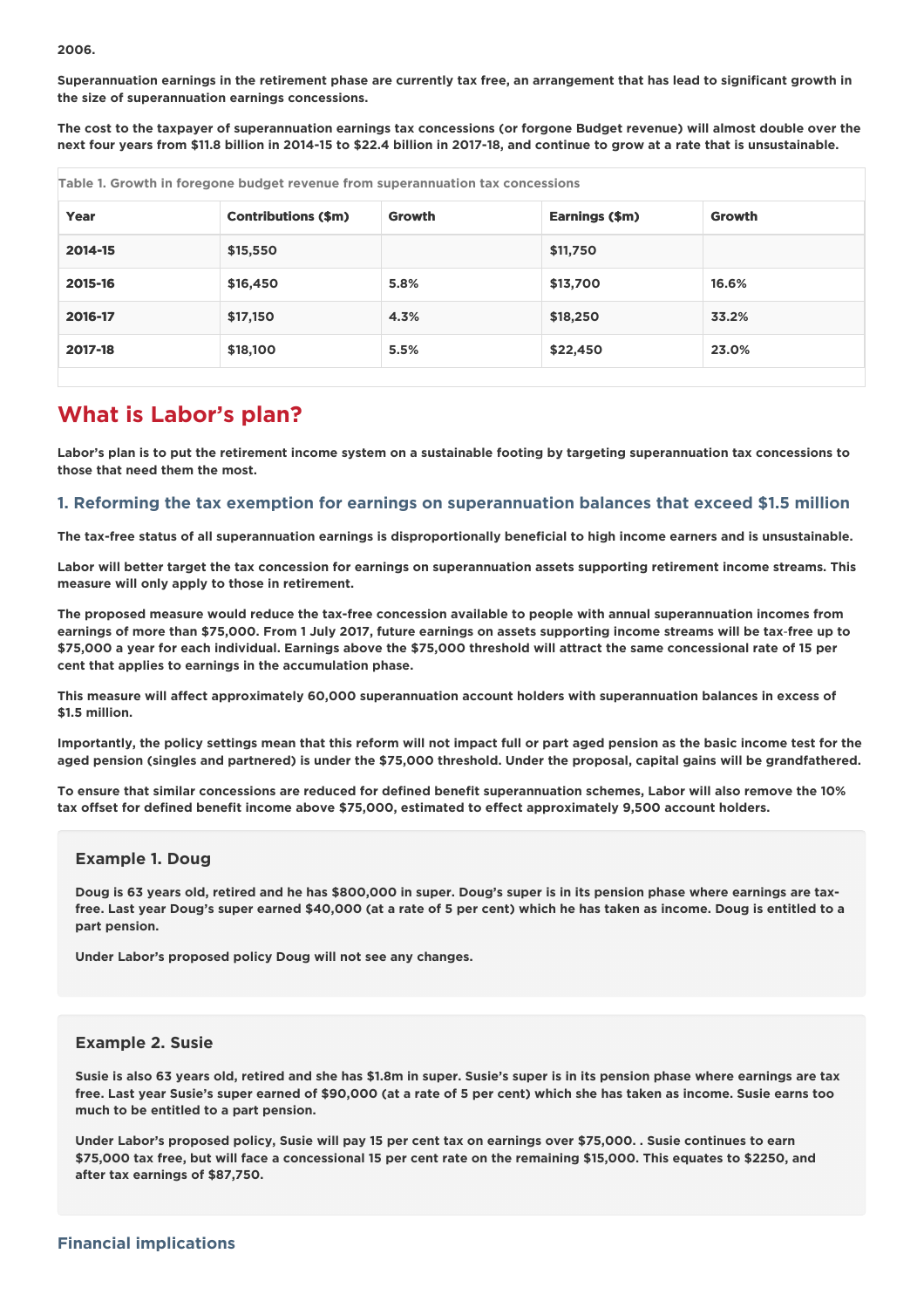| <b>Measure</b>                                                            | <b>Description</b>                                  |
|---------------------------------------------------------------------------|-----------------------------------------------------|
|                                                                           |                                                     |
| <b>Pension phase, reduce concessions for high-income account balances</b> | Reduce concessions by 15% for earnings \$75,000 ann |
| $\blacktriangleleft$                                                      |                                                     |

#### **2. Reduce the Higher Income Superannuation Charge (HISC) threshold from \$300,000 to \$250,000**

Current superannuation tax concessions provide greater benefit to people on high-incomes than people on average incomes.

For instance, someone on \$250,000 currently receives a concession of 30 per cent from their top marginal tax rate on superannuation contributions, while someone on \$35,000 currently receives a concession of only 4 per cent from their top **marginal tax rate.**

In Government Labor introduced the High Income Superannuation Contribution which lowered the tax concession available to people on very high incomes - above \$300,000 - by 15 per cent on their contributions. These high contributions are now taxed **at 30 per cent – to better align the concessions with those on low and middle incomes.**

This policy went some way to better aligning tax concessions received by those on very high incomes with those received by **people on average incomes.**

Labor is proposing to improve this measure by lowering the HISC threshold to \$250,000. Around 110,000 people will be **affected by the new arrangements.**

This would more closely align the concessions receive by those on middle incomes with those on very high incomes, so that **tax relief for superannuation contributions are distributed more fairly, and sustainably.**

Even under the proposed changes, high income individuals will still maintain a 15 per cent tax concession on their **superannuation contributions.**

#### **Example 3. Steve**

Steve is 54 years old and earns \$250,000 a year and contributes \$23,750 to super, for a combined total of \$273,750. As the full amount of his super contributions exceed the high income super charge cap. Steve will no longer receive a 30 per cent concession on his top marginal tax rate of 45 per cent on his superannuation contributions and will now receive a 15 **per cent concession.**

#### **Example 4. Jane**

Jane is 45 years old and earns \$235,000 a year and contributes \$22,325 to super, for a combined total of \$257,325. As \$7,325 of her combined total exceeds the cap, Jane continues to receive a 30 per cent concession for her contributions up to the \$250,000 threshold and then receives a 15 per cent tax concession on her top marginal tax rate of 45 per cent **on the contribution she makes exceeding the \$250,000 threshold.**

#### **Example 5. Penny**

Penny is 28 years old and earns \$220,000 a year and contributes \$20,900 to super, for a combined total of \$240,900. As her combined income does not exceed the cap, Penny continues to receive the existing 30 per cent concession on the **top marginal tax rate of 45 per cent for her contributions, and there is no change.**